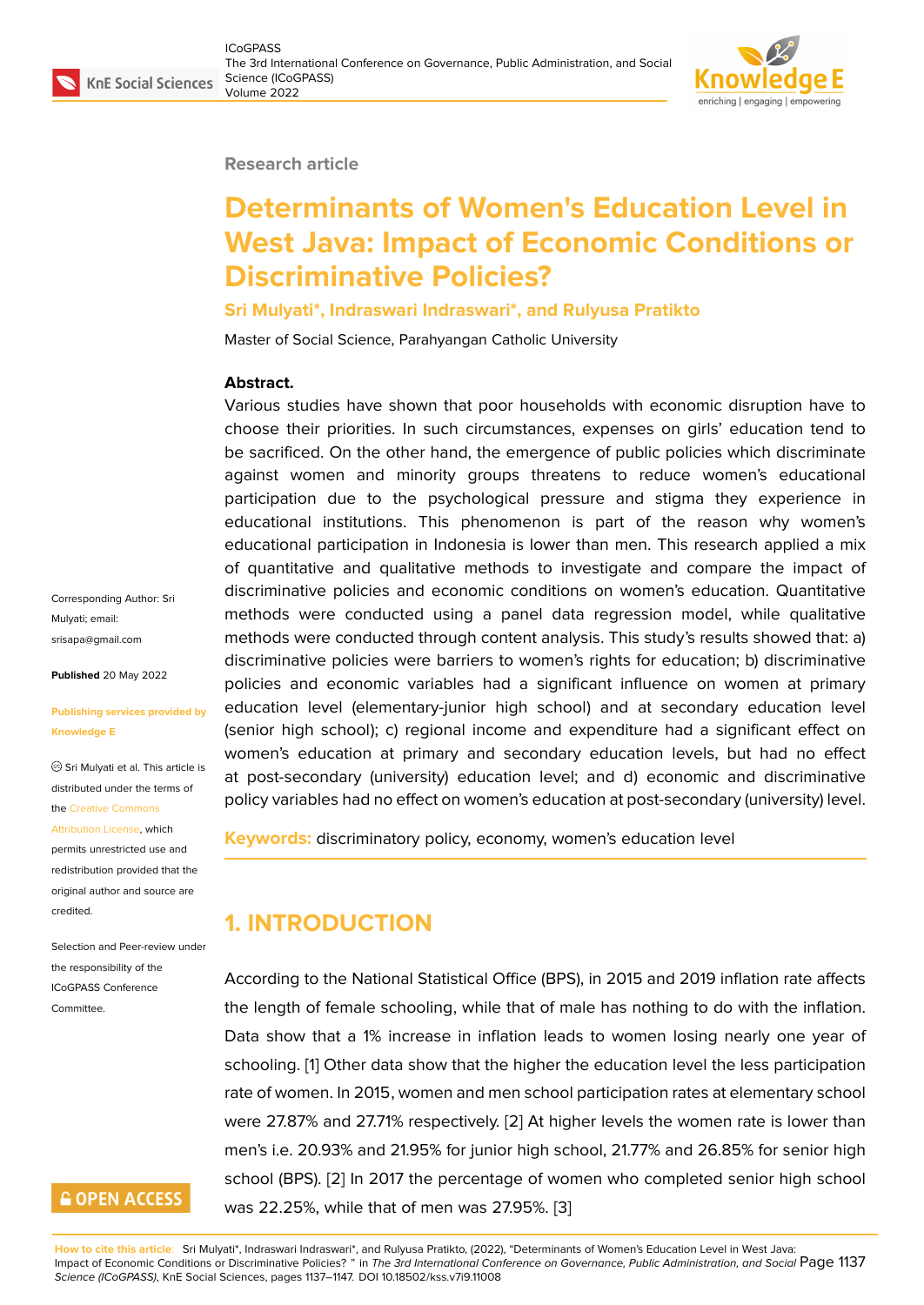Based on data from National Commission on Violence against Women (Komnas Perempuan), during 1999-2016 there are 421 discriminative policies at national and regional levels which are discriminative against women and minority groups.[4] There are four categories of discriminatory policies i.e.: criminalization of women, women's body control, limitation of religious rights and employment. [4]

West Java province consists of 9 cities and 18 regencies with a total pop[ula](#page-9-2)tion of 49,316,712, of whom 48.8% are women and 51.19% are men. [5] While the number of cities are far less than regencies, 72.5% of West Java's po[pu](#page-9-2)lation live in cities. [5] In 2019 economic growth in West Java was 5.07%, lower than the previous year of 5.66%. [5] The decreasing growth affects education and health secto[rs](#page-9-3), people's income and their spending rate. West Java's labor force was dominated by primary school grad[ua](#page-9-3)tes i.e. 40.3%, while those of university graduates was 11.5% only. [5]

In terms of education, West Java's population of 15 years old and older are dominated by senior high school graduates 31.99%, primary school graduates 29.72%, junior high school graduates 22.01% and those with no diploma was 7.84[%.](#page-9-3) [6] Data on education based on sex reveal that the percentage of male senior high school graduates was 31.99%, while female graduates was 25.98%, which means there is a gap between male and female at this educational level. [6] This gap relates to und[era](#page-9-4)ge marriage which mainly affects girls and a tendency that girls' education is sacrificed when their families face economic hardship. [6]

There is also a gap between men [a](#page-9-4)nd women in the Human Development Index (HDI) in West Java, as shown in the table below.

The table shows that w[hi](#page-9-4)le women have a longer life expectancy rate than men, they are lef

t behind men in the human development index, especially in average length of schooling.

Based on these arguments, a more in-depth study is needed to know which factors are more prominent in affecting women's education in West Java. Due to this reason, this research aims to investigate whether it is economic conditions or discriminative policies which are more prominent in affecting women's education in West Java.

Limitation of this research lies in it focuses on two variables of economic condition and discriminative policy only. It does not discuss other factors which may also affect women's education in West Java.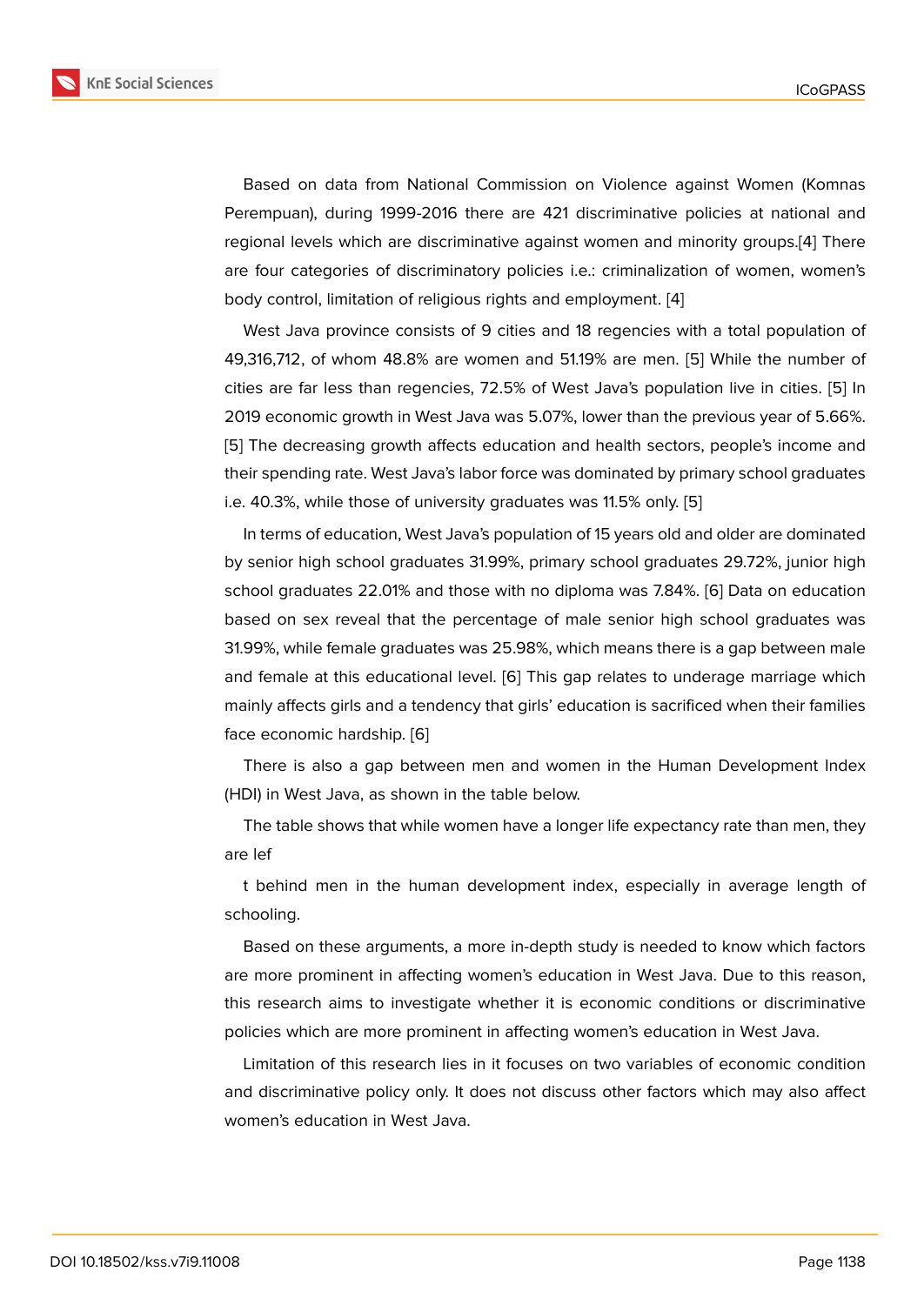#### Tabel

 $-3.4.$ 

Angka Partisipasi Sekolah (APS) Penduduk berumur 7-18 Tahun menurut Daerah Temgat Tinggal, Jenis Kelamin, Formal/Non Formal, dan Kelompok Umur, 2020<br>School Enrollment Ratio (SER) of Population Aged 7-18 Years by Type of Li

|  | ×<br>٠ | ٠ |  |
|--|--------|---|--|
|  |        |   |  |

|                                                                | APS Formal / Formal SER    |       |           |          | APS Formal+Non Formal / Formal+Non FormalSER |         |  |
|----------------------------------------------------------------|----------------------------|-------|-----------|----------|----------------------------------------------|---------|--|
| Daerah Tempat Tinggal/Jenis Kelamin<br>Type of Living Area/Sex | Kelompok Umur<br>Age Group |       |           |          | Kelompok Umur<br>Age Group                   |         |  |
|                                                                | $7-12$                     | 13-15 | $16 - 18$ | $7 - 12$ | 13-15                                        | $16-18$ |  |
| (1)                                                            | (2)                        | (3)   | (4)       | (6)      | (7)                                          | [8]     |  |
|                                                                |                            |       |           |          |                                              |         |  |
| Perkotaan/Urban                                                |                            |       |           |          |                                              |         |  |
| Laki-Laki/Male                                                 | 99.58                      | 93.10 | 68.49     | 99.58    | 93.17                                        | 70.50   |  |
| Perempuan/Female                                               | 99.73                      | 96.67 | 67.49     | 99.85    | 96.67                                        | 69.53   |  |
| Laki-laki+Perempuan/Male+Female                                | 99.65                      | 94.80 | 68.01     | 99.71    | 94.83                                        | 70.04   |  |
|                                                                |                            |       |           |          |                                              |         |  |
| Perdesaan/Rural                                                |                            | œ     |           |          |                                              |         |  |
| Laki-Laki/Male                                                 | 99.60                      | 91.58 | 58.96     | 99.60    | 91.88                                        | 60.18   |  |
| Perempuan/Female                                               | 99.32                      | 94.54 | 57.57     | 99.37    | 94.54                                        | 59.32   |  |
| Laki-laki+Perempuan/Male+Female                                | 99.46                      | 93.09 | 58.26     | 99.49    | 93.24                                        | 59.75   |  |
|                                                                |                            |       |           |          |                                              |         |  |
| Perkotaan+Perdesaan/Urban+Rural                                |                            |       |           |          |                                              |         |  |
| Laki-Laki/Male                                                 | 99.58                      | 92.75 | 66.46     | 99.58    | 92.88                                        | 68.29   |  |
| Perempuan/Female                                               | 99.63                      | 96.13 | 65.17     | 99.73    | 96.13                                        | 67.15   |  |
| Laki-laki+Perempuan/Male+Female                                | 99.61                      | 94.39 | 65.84     | 99.66    | 94.45                                        | 67.74   |  |
|                                                                |                            |       |           |          |                                              |         |  |

**Figure** 1: School participation rate. (*Source: Badan Pusat Statistik (Office of national statistics) West Java [6]*).



**Figure** 2: Human Development Index in West Java in 2019. (*Source: Kementerian Pemberdayaan Perempuan dan Perlindungan Anak Republik Indonesia [7]*).

# **2. METHOD**

This research applies a mix of quantitative and qualitative methods. The quantitative method aims to analyze and to compare economic and discriminative policy variables and how they affect women's education. This research uses regression data panel as follow:

$$
V_{it} = \alpha + \beta_1 x_{1it} + \beta_2 x_{2it} + \beta_3 x_{3it} + \beta_4 x_{4it} + \beta_5 x_{5it} + \beta_6 x_{6it} + \beta_7 x_{7it} + \beta_8 x_{8it} + \beta_9 x_{9it} + it(1)
$$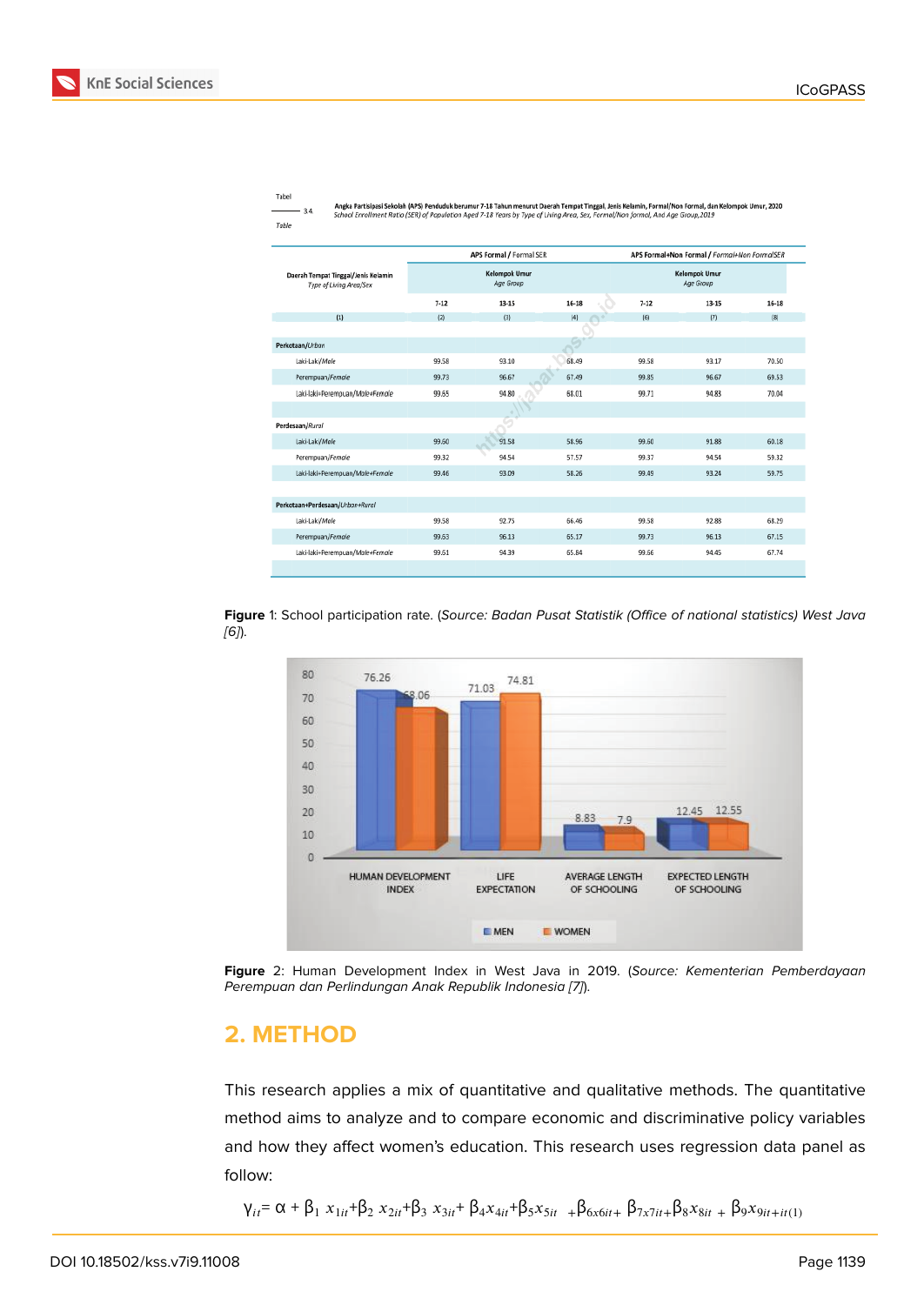- $γ =$  women education level
- $i =$  year
- $t =$  municipality/regency
- $x_1$ = discriminatory policy
- $x_2$ = inflation
- $x_3$ = economic growth
- $x_4$ = poverty level
- $x_5$ = women's income
- $x_6$  = women' expenses per capita
- $x_7$  = municipality's/regency's income
- $x_8$  = municipality's/regency's expenditure
- $x_9$  = number of women member of parliament

This research uses panel data from 26 samples of cities and regencies in West Java during the period of 2011-2019. Estimation of parameters of multiple regression data panels is based on common effect model (CEM), fixed effect model (FEM) and random effect model (REM). In determining which model is suitable for the equation 1, Lagrange Multiplier (LM) test was conducted in providing statistical evidence, in addition to further supporting arguments.

The qualitative method uses content analysis which is according to Krippendorf *"the content analyst views data as representations not of physical events but of texts, images, and expressions that are created to be seen, read, interpreted, and acted on for their meanings, and must therefore be analyzed with such uses in mind".* [8] Data could be public policy, reports, articles etc. In this research, content analysis is used to analyze content and impact of West Java's regional policies to find out if such policies are discriminatory or not.

Source of data of this research is based on the National Social and Economic Survey and monitoring results of discriminatory policies in West Java in 2011-2019.

# **3. Results and Discussion**

Based on the equation (1), Table 3 presents the statistical results of the panel data regression. The regression is also derived from REM, since the LM test presented in the appendix imply that the REM model is suitable. The LM test result can be further explained by the uses of this study sample, which are cities and regencies in West Java only. Therefore, the idiosyncratic characteristics between samples are not relatively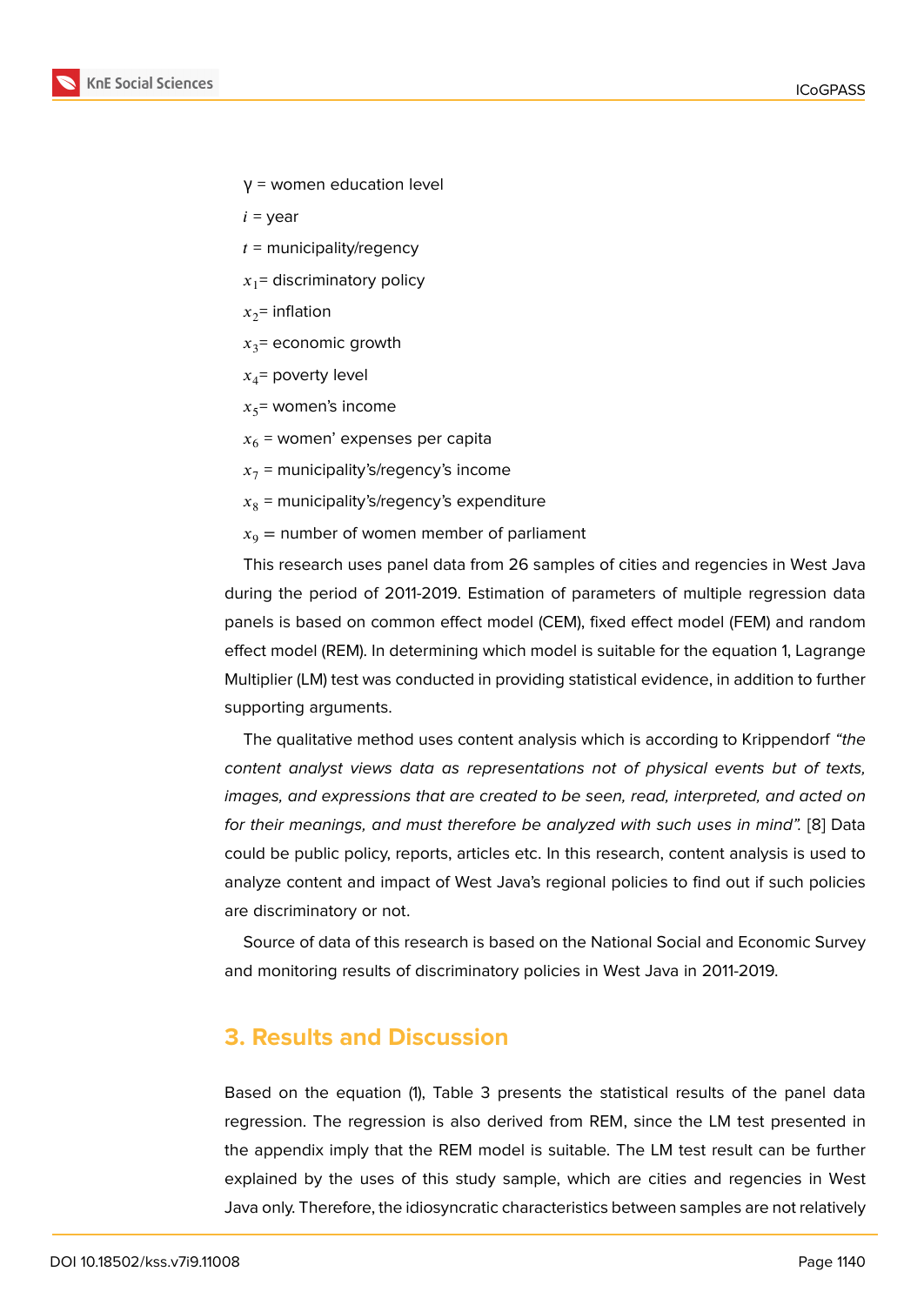different. It can be assumed that the error terms are not correlated with the independent variables, which will not render the REM model inefficient. Furthermore, since this study main dependent variable is the discriminatory policy, it is not time invariant, employing FEM woul render insignificant variance (time wise) of the discriminatory policy.

| Variables                      | Elementary<br>Junior High Degree | and High School Degree Higher | Education<br>Degree |
|--------------------------------|----------------------------------|-------------------------------|---------------------|
|                                |                                  |                               |                     |
| discriminatory policy          | $-3.959**$                       | -7.035***                     | 0.551               |
| Inflation                      | $0.754*$                         | $-0.234$                      | $-0.068$            |
| economic growth                | $-1.820**$                       | $-0.073$                      | $-0.07$             |
| poverty level                  | 1.905***                         | 0.197                         | 0.344               |
| women's income                 | 4.978*                           | 4.537*                        | 0.948               |
| women's expenses per capita    | $-0.002$                         | $-0.0024$                     | 0                   |
| regional income                | 4.560***                         | $-1.68$                       | 6.01                |
| regional expenditure           | $-1.03$                          | $2.540*$                      | 7.83                |
| number of woment in parliament | $-0.17$                          | $-0.037$                      | 0.044               |
| Constant                       | $-64.312$                        | -55.211                       | -34.937             |
|                                | $\mathbf{\Omega}$                | $-0.114$                      | $-0.063$            |
| R-sq                           | 0.4146                           | 0.261                         | 0.1619              |

Table 1: Regression Results.

Significant at alpha \*0.1 \*\*0.05 \*\*\*0.001 Source: Authors' calculation

#### **Main findings of quantitative analysis are as follow:**

1. *Discriminative policies have significant impact on women education at primary education level (elementary and junior high school) (Y*<sup>1</sup> *) and secondary education (senior high school) (Y* $_{2}$ *)* 

Analysis of quantitative data reveals that discriminative policies have significant impact on women education at primary education and secondary education levels. Such policies have no impact on women's education at post-secondary (university) education.

This finding relates to Desmita who writes that children at state elementary and junior high schools are in the stage of socialization and adopting values imposed to them by the authorities, in this case the school where they study. [9] Obligation to wear a school uniform which is based on a certain religious perspective – as a result of regulation on women's clothing – may cause female students to feel uncomfortable.

Komnas Perempuan and West Java Advocacy Networ[k \(2](#page-10-0)018) found that Commission of Child Protection in Tasikmalaya received complaints from some female elementary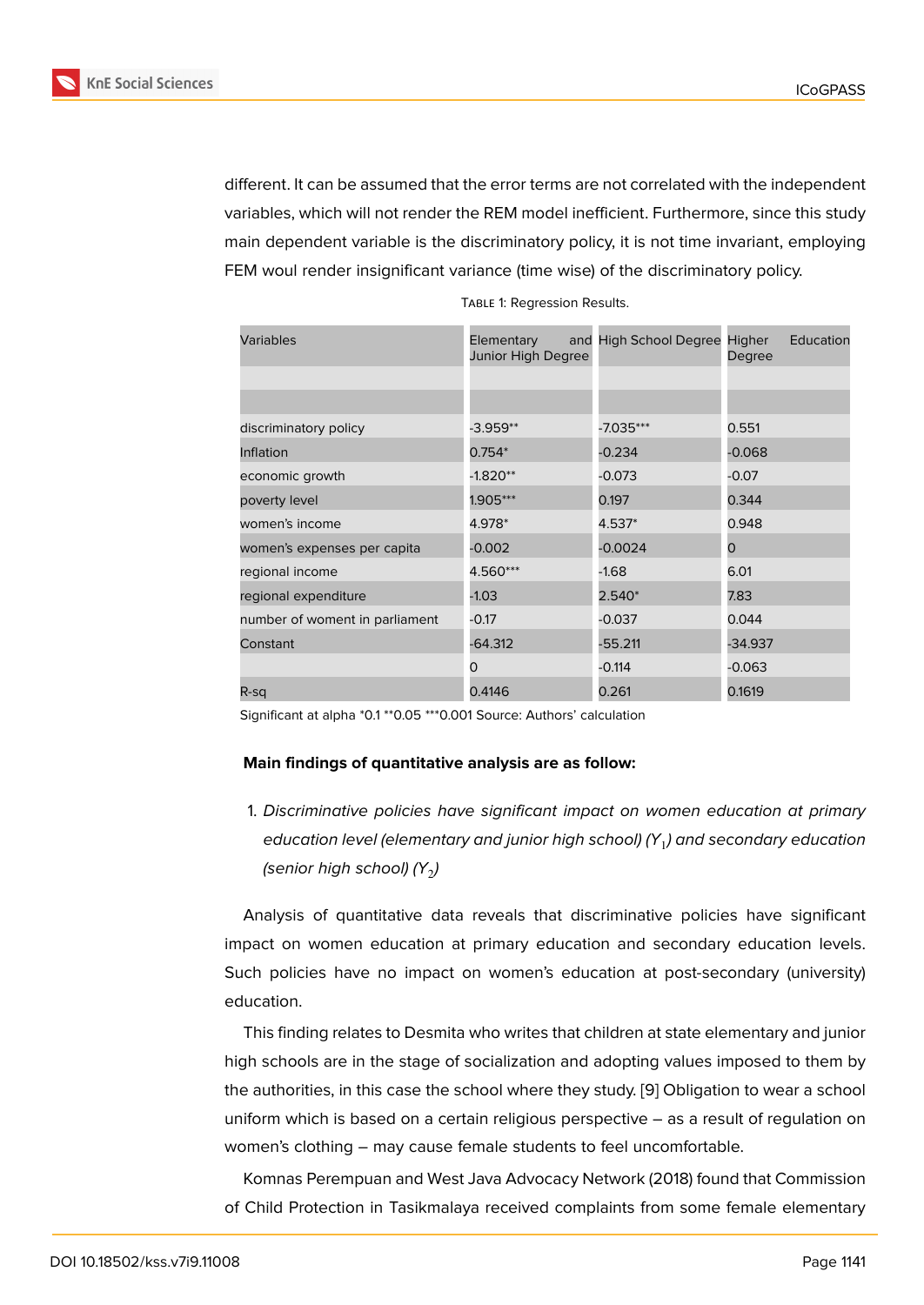and junior high school students who were bullied and stigmatized by their teachers and friends at school because they do not to wear the aforementioned school uniform. [10] Some of them involuntarily move to private schools which do not apply such a policy on school uniforms. In a wider context, if this problem remains it could threaten the government's 9 year compulsory education. [10]

1. *Economic variables have a significant impact on women's education at primary education level (elementary and junior [hig](#page-10-1)h school) (Y*<sup>1</sup> *) and secondary education level (senior high school) (Y<sub>2</sub>).* 

This finding shows that good economic variables have a positive impact on women's education at primary and secondary education levels. On the other hand, economic variables do not directly have a positive impact on women's education at post-secondary (university) education.

1. *Economic variables which have the most significant impact on primary education (Y*<sup>1</sup> *) are poverty level and regional income, while those on secondary education (Y*<sup>2</sup> *) are women's income.*

Economic variables that mostly affect women's education at primary education level are poverty rate, and regional income, while those at secondary education level are women's income. Inflation rate, economic growth and poverty level are macro variables that affect women's education at primary level, which means a disruption at these variables will lead to women unable to continue their education to a higher level.

1. *Women's primary (Y*<sup>1</sup> *) and secondary education (Y*<sup>2</sup> *) are significantly affected by* both economic conditions and discriminative policies  $(x_1)$ .

This finding is supported by Pratikto, et. al. (2020) who found that economic disruption at micro and macro levels have a great impact on women's education in West Java . [11]

1. *Number of women in parliament* (x<sup>9</sup> ) *does not have a significant impact on women's education.*

This finding relate to factors such as: 1) the number of women members of regional parliament still low and there are gaps among regions; 2) women members of regional parliament do not occupy strategic position and unable to make strategic decision; 3) some women member of parliament are those with familial connection with political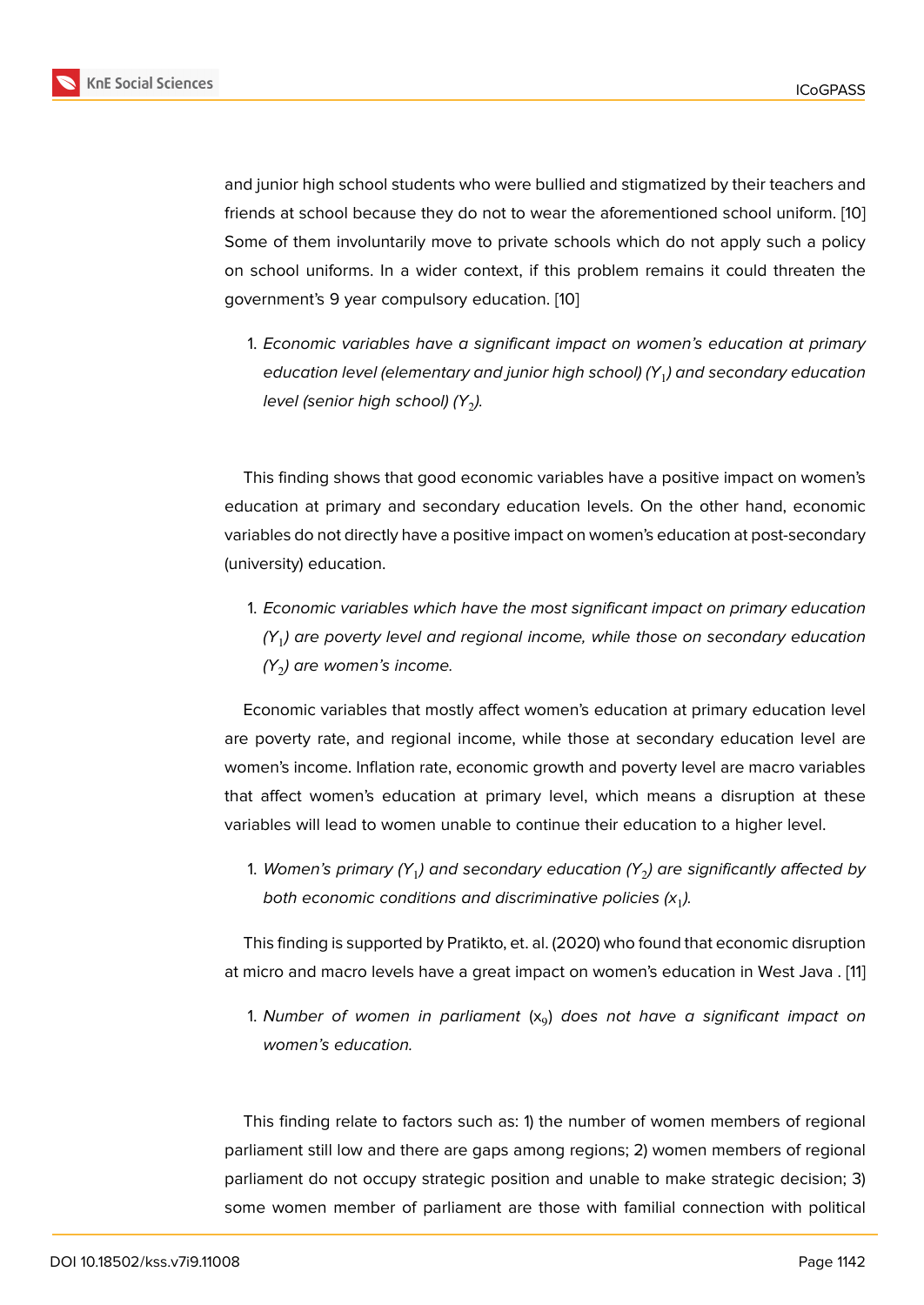elites or because they are popular public figures and have strong financial background, to some extent these background compromise their quality.

1. *Regional income (x*<sup>7</sup> *) and expenses (x*<sup>8</sup> *) have a significant impact on women's* primary (Y $_{1}$ ) and secondary education only (Y $_{2}$ ).

Based on quantitative data, regional income and expenses have a significant impact on women's education at primary and secondary levels. This finding is in line with Jolianis (2015) who did a research in West Sumatra where increased regional budgets on education improve school participation rate in cities and regencies across West Sumatra. [12] Meanwhile, data from the Office of National Statistics also reveal that an increased budget in the education sector has a positive impact on improvement in education quality and gross school participation rate.

1. *Women's education at post-secondary (university) education level (y*<sup>3</sup> *) is not affected by economic variables and discriminative policies.*

This finding confirms the notion that there are other factors that affect women to be able or unable to access post-secondary education apart from economic conditions and discriminatory policies. How family and society perceive university education for women is one thing, mother's education level is another thing as well as geographical location.

### **Main findings of qualitative analysis are as follow:**

1. *Women's education and policies on clothing (body control)*

During the period of 2008-2019 there are 14 out of 108 discriminatory policies in West Java which rule out how female students dress. According to the West Java advocacy network and Komnas Perempuan policies on how a woman should dress based on interpretation of certain religious teachings only. [13] These policies lead to women experience discrimination especially on freedom of expression. These policies also restrict them to fulfill their human rights.

Impacts of the policies are female students wh[o d](#page-10-2)o not dress as required by the policies are bullied at schools and stigmatized which causes them stress and lead to students from minority groups to "drop out" and being "excluded" from state schools which are supposed to accommodate students from all religions. In long terms this may affect the Gender Development Index especially on the average length of schooling.

1. *Women's education and policies on prostitution and night curfew*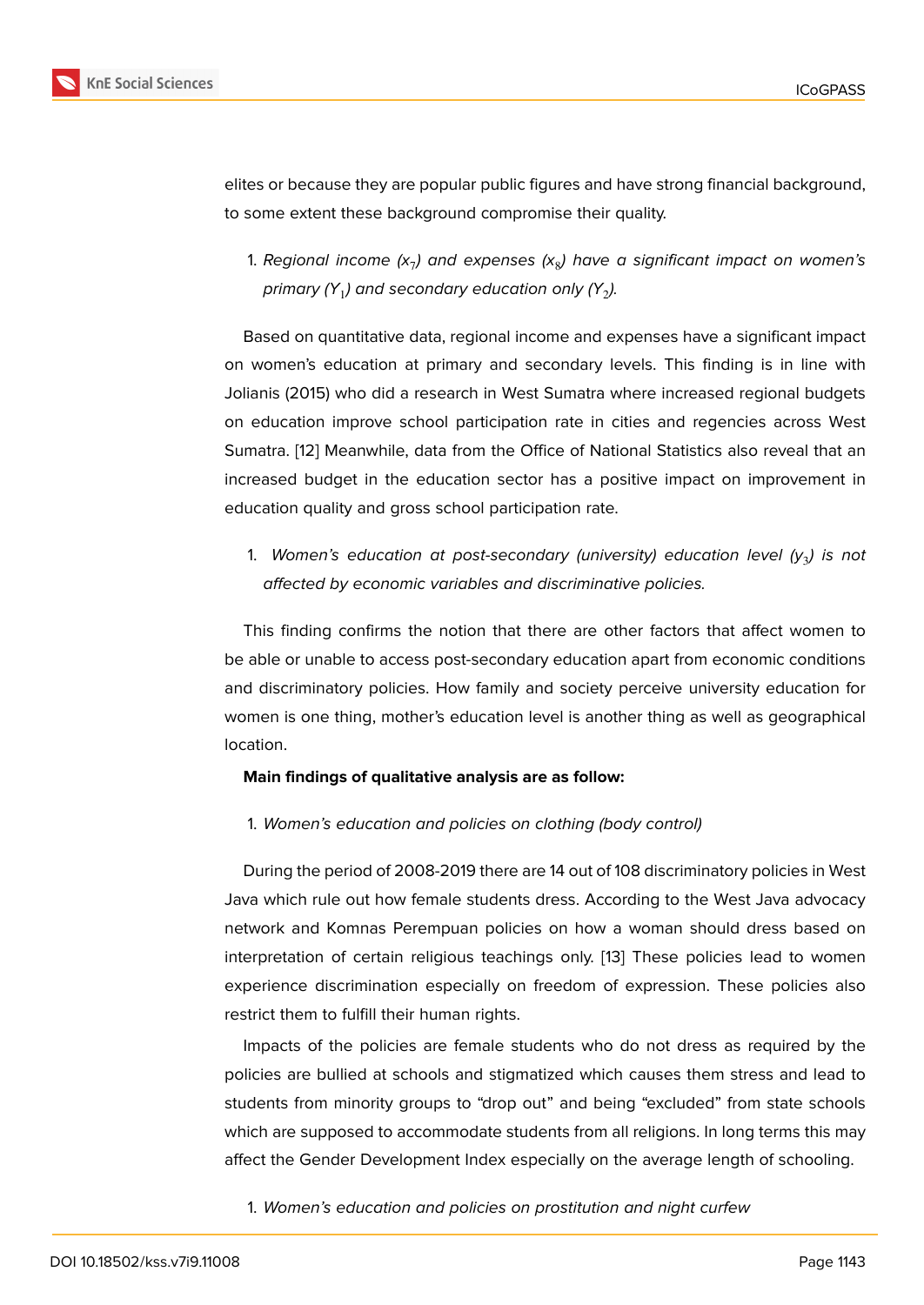During the period of 2008-2019 there are 16 out of 108 discriminative policies in West Java which are within the category of criminalizing women because of polices on prostitution and night curfew. Arief and Muladi as quoted by Yentriyani et. al. defines criminalization as a process to make an act which previously was not a criminal act becomes a criminal one. [14] Meanwhile Komnas Perempuan defines criminalization against women as a restriction of women's protection and legal certainty as (some rules) criminalize or punish them. [14] Criminalization applies regardless of a policy intentionally or unintention[ally](#page-10-3) aimed to criminalize women or other groups. [14]

While on surface policies on prostitution and night curfews seems to have a good intention to protect women and the [so](#page-10-3)ciety from negative impacts of prostitution and the danger of being out at night, in fact these policies stigmatize women [wh](#page-10-3)o have nothing to do with prostitution, stigmatize them as a bad woman and punish them simply because they are being out on their own at night due to for example work or study. While the policies do not explicitly mention "women", in practice women are the main target as the term "prostitutes" almost automatically refers to them. Social construction on women also dictates them to be at home after dark.

1. *Women's education and bylaws on religion, morality, freedom of religion*

During the period of 2008-2019 there are 72 out of 108 discriminatory policies in West Java which concern with morality and limits freedom of religion. Some of these policies restrict religious minority groups such Ahmadiyah, Syiah, Protestantism to worship.

Such policies among others require students to be able to read or memorize some verses of a holy book of a certain religion or to require female students to wear a school uniform which is based on a certain religion. These make students from other religions feel excluded. Female students who do not follow the rule on the aforementioned school uniform are also excluded, stigmatized and bullied.

The above research findings show that economic conditions and discriminative policies affect women's education in West Java, especially at primary and secondary education levels. Women's education at post-secondary (university) level is not affected by economic conditions and discriminative policies.

# **4. Conclusion**

Based on the main findings as previously discussed, this study concludes:

1. A policy is discriminative because of the following factors: 1) It is against the principle of non-discrimination, substantive equality and state's responsibility; b) It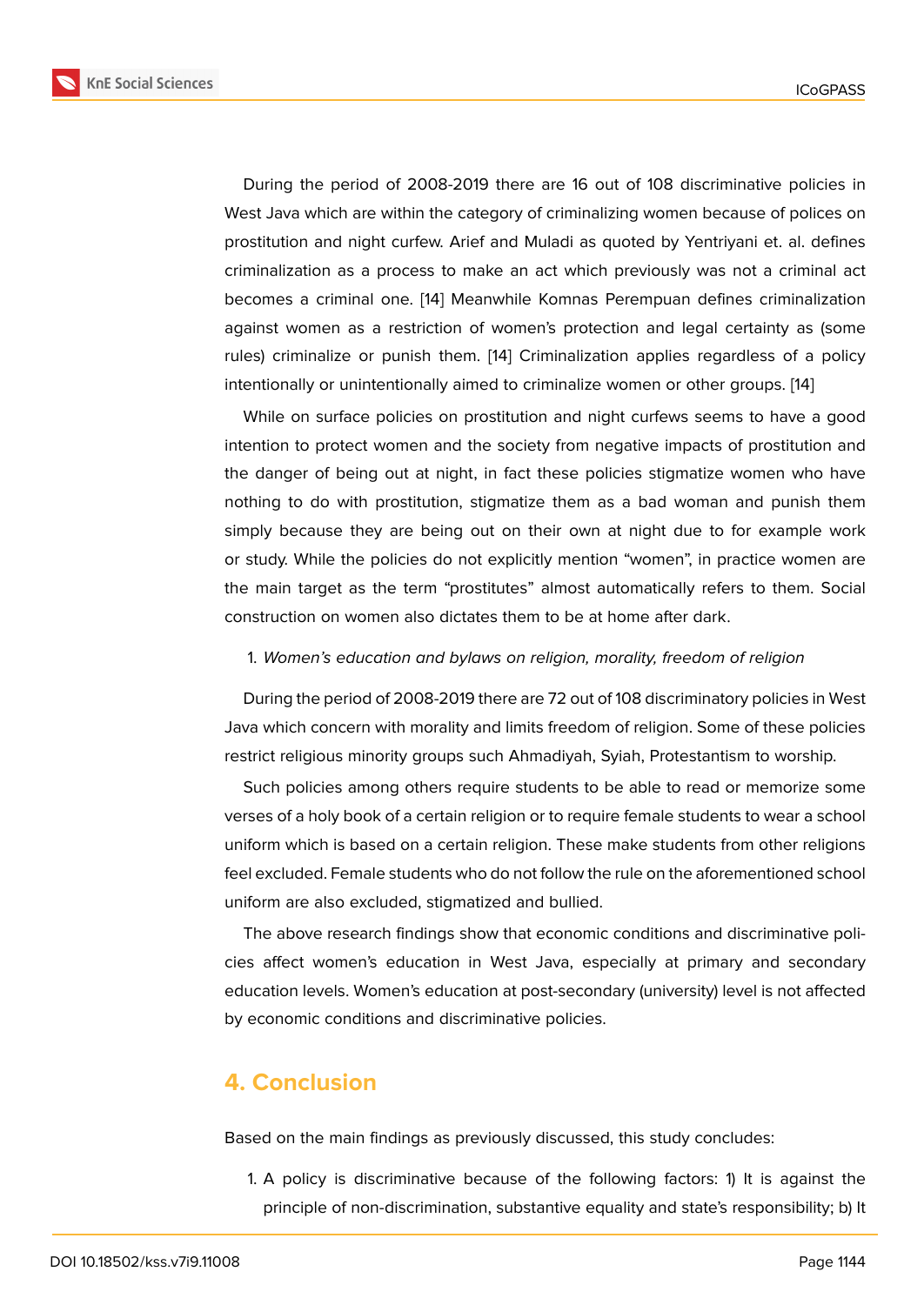

is against juridical principle and potentially violate constitutional rights as stipulated in Indonesian constitution; c) It does not acknowledge similar rights, opportunities and advantages to all citizens regardless of race, religion, ethnicity and sex.

- 2. Discriminative policy limits women's access to education, employment and other basic services as well as causing psychological pressure and stigma. The two last factors lead to some girls involuntarily stop studying or move to other schools. Discriminative policy also threatens women's sustainability to earn income. Nonetheless, the impact of discriminatory policy diverse among women of different socialeconomic background, including educational level, religion and place of residence. Women from poor families and minority groups face greater impact of such policy than those from a better social and economic background.
- 3. Discriminative policy has a significant impact on women to complete their primary and secondary education. Psychological pressure they face at school leads some women to stop studying.
- 4. Economic variables which include economic growth, inflation rate and poverty – have a significant impact on women's education at primary and secondary education. Women's income in the family has a significant impact in supporting daughters to complete secondary education as most of the income are spent to finance children's education. On the other hand, qualitative findings indicate that discriminatory policy lead to some women lost their job which may further reduce their opportunity to earn income, increase poverty and affect daughters' education.
- 5. Regional income and expenses have a significant impact on women's education at primary and secondary level, but no impact at post-secondary level. Regional government's budget covers free education at primary and secondary education only.
- 6. Post-secondary (university) education is not impacted by discriminative policy and economic variables. Improvement in economic conditions does not automatically enable a woman to access university education. Discriminative policy has no direct impact on female university students. Other factors are more likely to affect a woman to access or not access university education, such as strong patriarchal culture that prioritizes men over women to study at university, parents' education background, personal motivation, geographical condition, gender-responsive policy, learning system, marital status etc.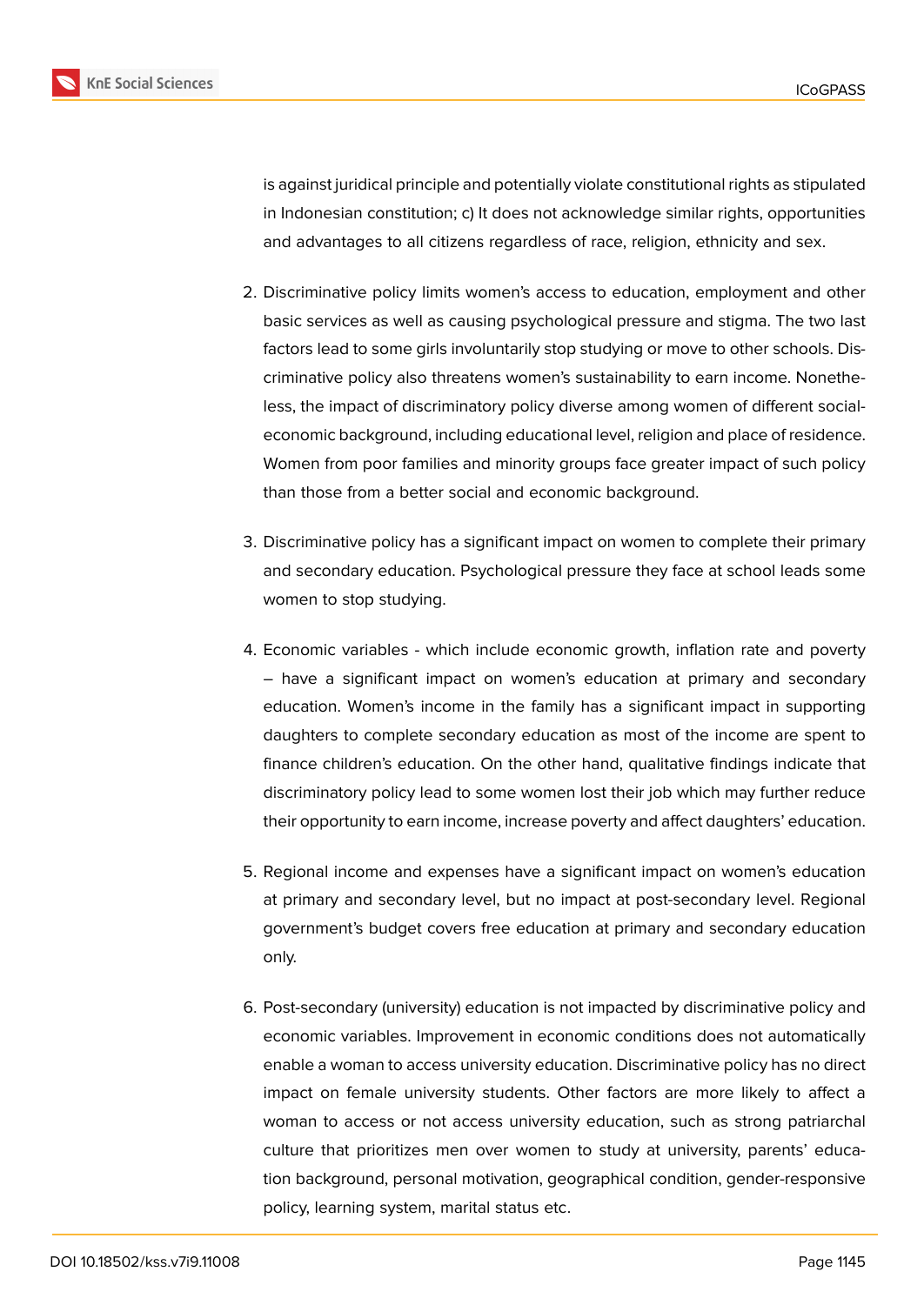

- 7. Women representatives in parliament have no positive impact on women's education at primary education. There has been relatively low representation of women in parliament, even fewer of those who occupy strategic positions and understand gender issues.
- 8. Discriminative policy has a great impact on women's education at secondary level, while that at primary level is affected mostly by regional income.

It is expected that this research provides newness and gives contribution to science. More specifically, such newness lies in the fact that to the best of the authors' knowledge there are not yet many studies which compare economic conditions and discriminative policies on one hand and women's education on the other hand.

# **ACKNOWLEDGEMENT**

All authors would like to thanks to all parties who contribute to this research i.e. Parahyangan Catholic University, National Commission on Violence against Women, West Java's Advocacy network and Sapa Institute.

# **References**

- <span id="page-9-0"></span>[1] Mulyati S, Pawitan G, Pengaruh Inflasi Terhadap Pencapaian Indeks Pembangunan Gender di Jawa Barat. Bandung: MIS UNPAR; 2019 [cited 2019 Nov 30]. 16 p.
- <span id="page-9-1"></span>[2] Badan Pusat Statistik. Statistik Kesejahteraan Rakyat 2015. Jakarta (ID): Badan Pusat Statistik; 2015. 299 p. Report No.:04210.1513.
- [3] Badan Pusat Statistik. Statistik Kesejahteraan rakyat 2017. Jakarta (ID): Badan Pusat Statistik; 2017. 277 p. Report No.: 04210.1718.
- <span id="page-9-2"></span>[4] Nurmila N, Sudaryono S, Wicaksono PA, Madanih D. Kajian strategik strategi percepatan penanganan kebijakan diskriminatif atas nama otonomi daerah guna memperkokoh ketahanan nasional [Internet] . Jakarta: Komnas Perempuan and Lemhanas RI; 2021 [cited 2021 Nov 30]. 82 p.
- <span id="page-9-3"></span>[5] Badan Pusat Statistik Jawa barat. Jawa Barat Dalam Angka 2020. Bandung: BPS Jawa Barat; 2020 (cited April 2020). 657p. Report no: 0215-2169.
- <span id="page-9-4"></span>[6] Badan Pusat Statistik. Statistik of Welfare West Java Provinces 2019. Jakarta (ID): Badan Pusat Statistik Jawa Barat; 2019. 164 p. Report No.:32520.1912